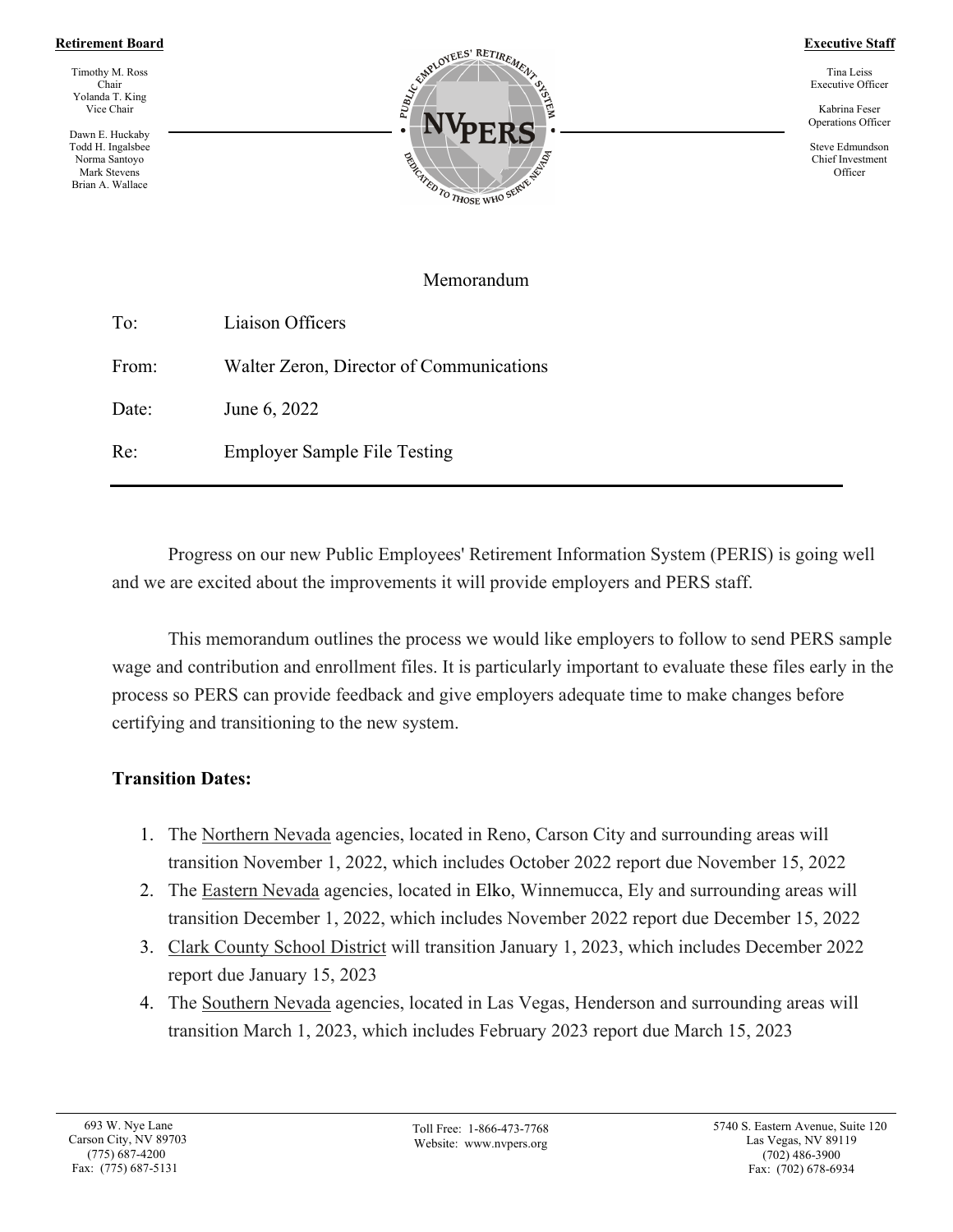5. The State of Nevada, Legislative Counsel Bureau and Legislative Retirement System will transition May 1, 2023, which includes April 2023 report due May 15, 2023

# **Sample File Testing Process**

- 1. The new Public Employees' Retirement Information System (PERIS) will provide employers with functionality to upload a wage and contribution report or roll forward wage and contribution information from a prior report. For the roll forward option, a previously submitted wage and contribution report can be copied to the current month and changes such as wage changes, removing retired and refunded transactions from the previous month can be made directly in the system before submitting the report
- 2. For Enrollments, employers can use an online feature to enroll members, one member at a time or upload a file of multiple members
- 3. Sample file testing validates the format of the upload files
- 4. **Sample file testing is only required for employers that are planning to upload a wage and contribution report and/or upload an enrollment file to PERS**
- 5. The database used for sample file testing will include posted data as of 6/30/2022
- 6. Sample files can be sent to PERS using the current Secure File Transfer beginning 8/1/2022
- 7. Sample files should follow the new Wage  $&$  Contribution Reporting File Format and Enrollment File Format provided with this memorandum
- 8. The Wage and Contribution file should be submitted as an Excel file, text file or a commaseparated variable file, .xlsx, .xls, .csv, or .txt.. The uploaded file must have exact column names in the first line of the file, if .xlsx, .xls or .csv files. Column names are not required for .txt
- 9. The name of the Wage and Contribution file should be the normal file name with 'TEST' on the end of the name, for example, X1770622TEST.csv, where 177 is the agency code, 06 is the month and 22 is the year
- 10. Data for sample files testing for Wage and Contribution, should be 1-100 June 2022 sample monthly retirement report transactions
- 11. The Enrollment File should be sent in Excel or comma-separated variable file formats(.xlsx or .xls or .csv). The uploaded file must have exact column names in the first line of the file
- 12. The name of the Enrollment File should be E1770622TEST.xls, where 177 is the agency code, 06 is the month and 22 is the year
- 13. Data for sample file testing for Enrollment, should be 1-20 entries submitted for July 2022 enrollments
- 14. PERS staff will run the sample files against the new Public Employees' Retirement Information System (PERIS) and send the results back to the employer via email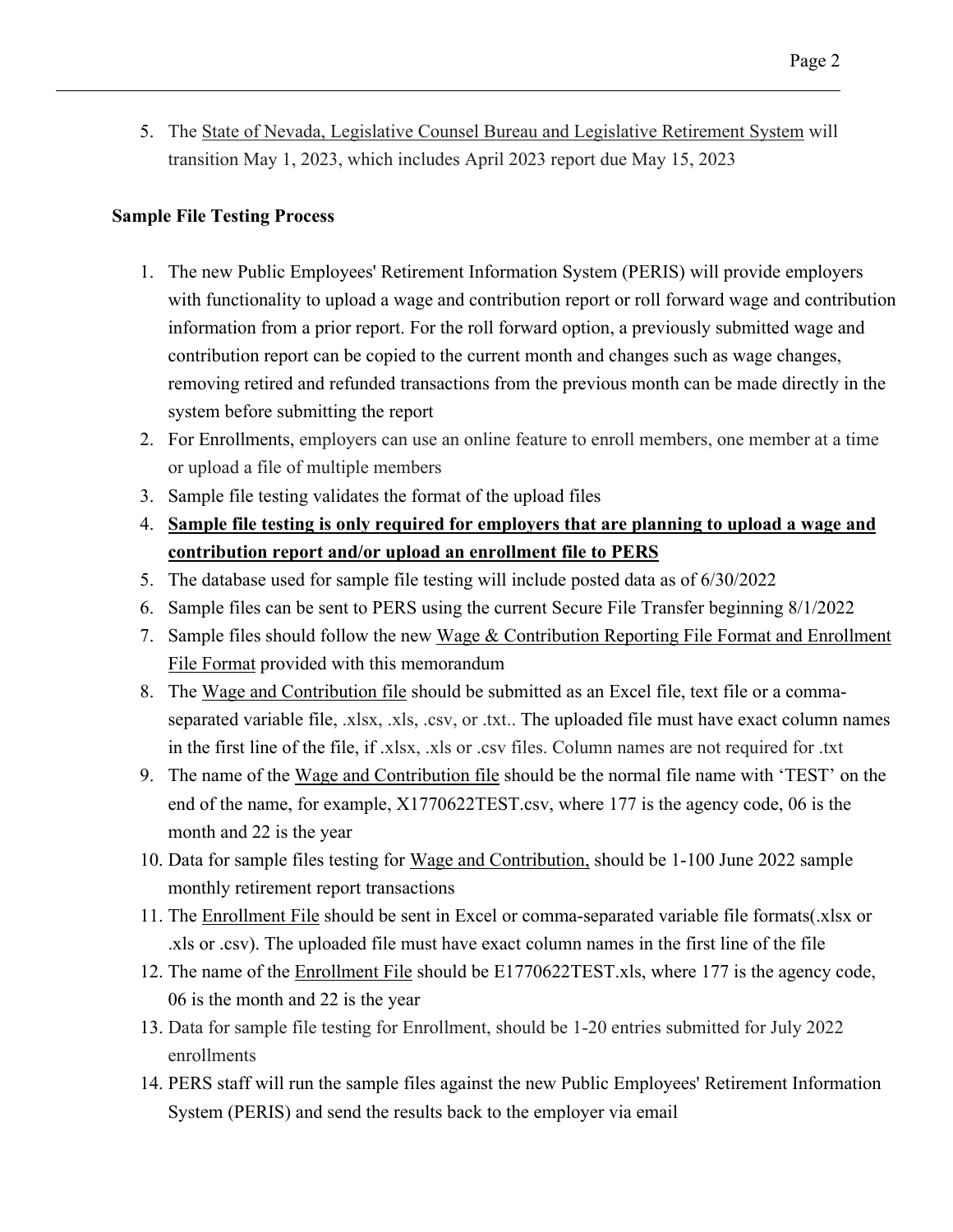- 15. Employers should review the results and determine if programming changes are needed for their files and if so, arrange for the programming changes
- 16. Employers can continue to send PERS additional sample files until they are comfortable with the results

## **Future Activities:**

- 1. Liaison Conference in Carson City, 6/29/2022
- 2. Liaison Conference in Las Vegas, 7/20/2022
- 3. The Northern Nevada agency training in September 2022
- 4. The Eastern Nevada agency training in October 2022
- 5. Clark County School District training in November 2022
- 6. The Southern Nevada agency training in January 2023
- 7. The State of Nevada, Legislative Counsel Bureau and Legislative Retirement System training in March 2023

The success of PERIS depends on the success of our employer stakeholders. We realize that this is a large undertaking and are committed to providing employers all the assistance they need to make the transition as smooth as possible.

If you have any questions or comments, please contact Walter Zeron at [wzeron@nvpers.org](mailto:wzeron@nvpers.org) or Alicia Albertson at aalbertson $@$ nvpers.org.

The following attachments are provided to assist employers with the creation of their sample files. The Wage & Contribution Reporting File Format and Enrollment Reporting File Format were previously provided in December 2021. There is a clarification for status codes 30-38 on the Wage and Contribution Reporting File format indicated in red color. The allowable formats for Enrollment file have changed to .xlsx or .xls or .csv and there are 2 additional values for ineligible employment types.

## **Attachments:**

Revised - Wage & Contribution Reporting File Format New - Wage & Contribution Status Code Definitions New - Wage & Contribution Required Fields New - Wage & Contribution Example Excel File Revised – Enrollment File Format New – Enrollment Example Excel File